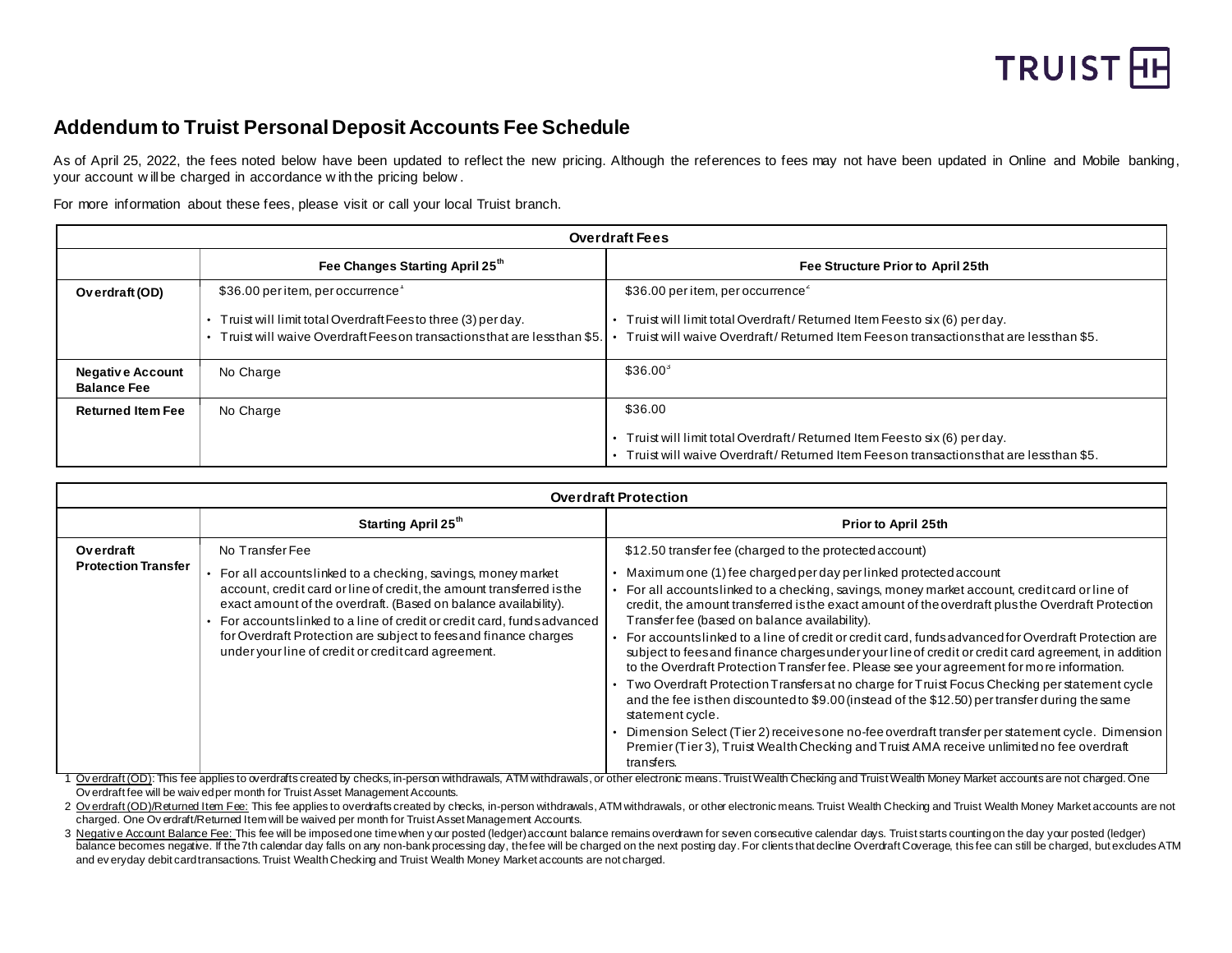#### **PERSONAL CHECKING ACCOUNTS**

|                                                          | <b>Truist Bright Checking</b>                                                                                                                                                      | <b>Truist Dimension Checking</b>                                                                                                                                                                                                                                                                                                                                                                                                                                                                                            | <b>Truist Fundamental Checking</b>                               |
|----------------------------------------------------------|------------------------------------------------------------------------------------------------------------------------------------------------------------------------------------|-----------------------------------------------------------------------------------------------------------------------------------------------------------------------------------------------------------------------------------------------------------------------------------------------------------------------------------------------------------------------------------------------------------------------------------------------------------------------------------------------------------------------------|------------------------------------------------------------------|
| <b>Minimum Opening</b><br><b>Deposit</b>                 | \$50                                                                                                                                                                               | \$50                                                                                                                                                                                                                                                                                                                                                                                                                                                                                                                        | \$50                                                             |
| <b>Monthly</b><br><b>Maintenance</b><br>Fee              | \$12.00                                                                                                                                                                            | \$20.00                                                                                                                                                                                                                                                                                                                                                                                                                                                                                                                     | \$5.00 (\$3.00 in NJ)                                            |
| Avoiding the<br><b>Monthly</b><br><b>Maintenance Fee</b> | Make \$500 or more in total qualifying Direct<br>Deposits <sup>1</sup> per statement cycle OR<br>Maintain an average ledger balance <sup>2</sup> of<br>\$1,500 per statement cycle | Make \$3,000 or more in total qualifying Direct<br>Deposits <sup>1</sup> per statement cycle OR<br>Maintain a total combined monthly average<br>ledger balance <sup>2,4</sup> of \$10,000 or more in Truist<br>related accounts <sup>5</sup> across personal deposits and<br>all investments per statement cycle OR Have a<br>related Truist personal credit card, mortgage or<br>consumer loan <sup>6</sup> OR Have a linked Small<br>Business Checking account <sup>7</sup>                                               | Not applicable                                                   |
| <b>Monthly Paper</b><br><b>Statement Fee</b>             | \$3.00<br>No charge with Paperless Online Statement <sup>3</sup>                                                                                                                   | Not applicable                                                                                                                                                                                                                                                                                                                                                                                                                                                                                                              | \$3.00<br>No charge with Paperless Online Statement <sup>3</sup> |
| <b>Interest Calculation</b>                              | Not applicable                                                                                                                                                                     | Interest is calculated and compounded daily on<br>the collected balance and credited to your<br>account monthly. Fees may reduce earnings.                                                                                                                                                                                                                                                                                                                                                                                  | Not applicable                                                   |
| <b>Additional</b><br><b>Information</b>                  | Not applicable                                                                                                                                                                     | Truist Dimension Checking is a multi-tiered based<br>solution <sup>8</sup> Dimension Checking also offers the Delta<br>SkyMiles® Debit Card. Annual Fee May Apply.<br>Relationship Pricing: Get up to four Bright Checking<br>accounts and a personal Truist Savings account with no<br>monthly maintenance fees when set up as related<br>accounts <sup>5</sup> to a Truist Dimension Checking. The monthly<br>maintenance fee waiver and any other associated<br>benefits can take up to one business day to take effect. | Not applicable                                                   |

1 Direct Deposit: A qualifying Direct Deposit is an electronic credit via ACH deposited to your account during the current statement cycle. Pre-authorized transfers made from one account to another or deposits made via a branch, ATM, online transfer, mobile device, debit card/prepaid card number or the mail are not eligible to meet this requirement.

2 Ledger Balance: The actual balance in your account on a specific day, and does not reflect any holds or pending transactions.

3 Paperless Online Statement: Electronic/Online statement provided through Online Banking each statement cycle. Clients must select the option to no longer receive paper account statements through U.S. mail or a \$3 monthly fee applies. Online Banking is required to access Paperless Online Statements.

4 Total Combined Balance: The sum of all balances within the Truist personal deposit accounts (checking, savings, money market or CDs), IRAs or brokerage accounts introduced through Truist Investment Services, Inc.

5 Related Accounts: Accounts are automatically related based on the primary and secondary owners of the account.

6 Related Truist Personal Credit Card, Mortgage or Consumer Loan: The following accounts will qualify to waive the monthly maintenance fee: a Truist personal credit card, personal mortgage or a consumer loan (including LightStream® ).

7 Linked Small Business Checking Account: Eligible Small Business account types to be linked include: Truist Dynamic Checking, Business Interest Checking, Simple Business Checking and Business Value 200.

8 Truist Dimension Checking Tiers: The highest average monthly ledger balance of the three most previous months is used to determine the tier. For balances less than \$25,000 (Core Tier) - clients will receive first order o checks at no charge; For balances \$25,000 to \$99,999.99 (Select Tier) - clients will receive first order of checks at no charge and 50% reorder discount; For balances \$100,000 or more (Premier Tier) - clients will receive order of checks at no charge and no fee on reorders. First free or discounted check order benefit applies to new accounts and existing accounts that have not previously ordered checks. All Truist Dimension Checking account will receiv e a \$25 Safe Deposit Box rental discount.

9 Delta SkyMiles® Debit Card Annual Fee: See the Delta SkyMiles® Debit Card Annual Fee section on Page 8 for more details.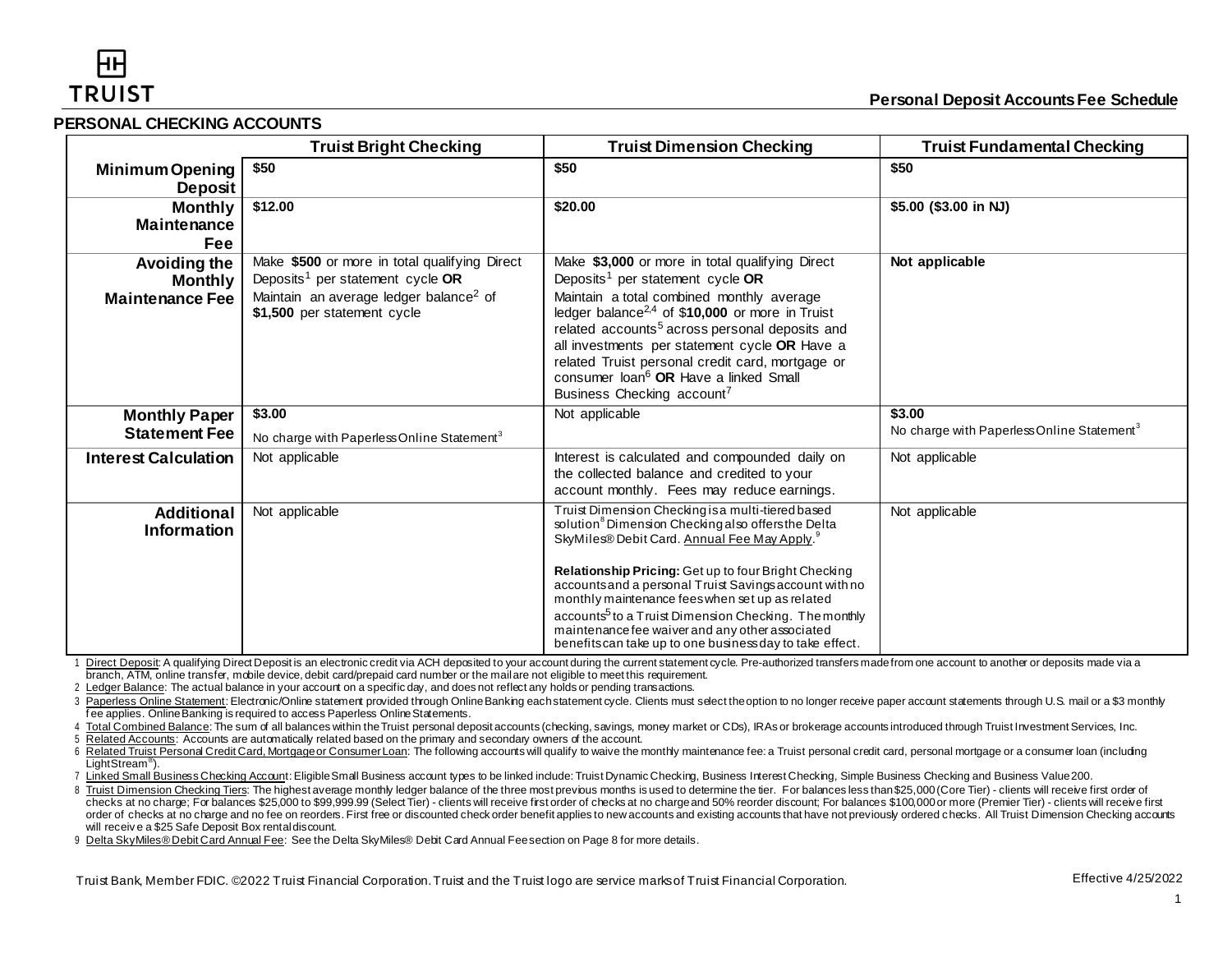#### **PERSONAL CHECKING ACCOUNTS (CONTINUED)**

|                                                       | <b>Truist Focus Checking</b>                                                                                                                                                                                                                                                                                                                                         | <b>Truist Student Checking</b>                                                                                                           |
|-------------------------------------------------------|----------------------------------------------------------------------------------------------------------------------------------------------------------------------------------------------------------------------------------------------------------------------------------------------------------------------------------------------------------------------|------------------------------------------------------------------------------------------------------------------------------------------|
| <b>Minimum Opening</b><br><b>Deposit</b>              | \$50                                                                                                                                                                                                                                                                                                                                                                 | \$0                                                                                                                                      |
| <b>Monthly Maintenance</b><br><b>Fee</b>              | \$15.00                                                                                                                                                                                                                                                                                                                                                              | <b>None</b>                                                                                                                              |
| <b>Avoiding the Monthly</b><br><b>Maintenance Fee</b> | Make \$750 or more in total qualifying Direct Deposits <sup>1</sup> per statement<br>cycle OR                                                                                                                                                                                                                                                                        | Client must be 23 years old or younger <sup>6</sup>                                                                                      |
|                                                       | Maintain an average ledger balance <sup>2</sup> of \$1,000 or more per<br>statement cycle OR                                                                                                                                                                                                                                                                         |                                                                                                                                          |
|                                                       | Maintain a total combined balance <sup>3</sup> of \$15,000 or more in Truist<br>related accounts <sup>4</sup> across personal deposits and all investments per<br>statement cycle OR                                                                                                                                                                                 |                                                                                                                                          |
|                                                       | Have a related Truist personal mortgage of \$150,000+ aggregate<br>(original loan amount)                                                                                                                                                                                                                                                                            |                                                                                                                                          |
| <b>Monthly Paper</b><br><b>Statement Fee</b>          | Not applicable                                                                                                                                                                                                                                                                                                                                                       | \$3.00<br>No charge with Paperless Online Statement <sup>7</sup>                                                                         |
| <b>Additional</b><br>Information                      | Truist Focus Checking <sup>5</sup> is designed for Employees and/or associates<br>of companies that are engaged with Truist's Financial Wellness with<br>various ways to avoid a monthly maintenance fee.                                                                                                                                                            | Any individual is qualified as a student if they are currently attending<br>a high school, college/university or technical/trade school. |
|                                                       | Relationship Pricing: Avoid the monthly maintenance fee for one Truist<br>Bright Checking account and a personal Truist Savings account by<br>adding the account(s) as related accounts <sup>4</sup> to a Truist Focus Checking<br>account. The monthly maintenance fee w aiver and any other associated<br>benefits can take up to one business day to take effect. |                                                                                                                                          |

1 Direct Deposit: A qualifying Direct Deposit is an electronic credit via ACH deposited to your account during the current statement cycle. Pre-authorized transfers made from one account to another or deposits made via a branch, ATM, online transfer, mobile device, debit card/prepaid card number or the mail are not eligible to meet this requirement.

2 Ledger Balance: The actual balance in your account on a specific day, and does not reflect any holds or pending transactions.

3 Total Combined Balance: The sum of all balances within Truist personal deposit accounts (checking, savings, money market or CDs), IRAs or brokerage accounts introduced through Truist Investment Services, Inc. and ref lected on the last day of the statement cycle.

4 Related Accounts: Accounts are automatically related based on the primary and secondary owners of the account.

5 Truist Focus Checking: Clients will receive a 3x5 safe deposit box at no charge or a \$40 discount on a larger box (subject to availability). Clients will also receive the first order of exclusive design checks at no char receive a 50% discount on any other personal check design. First free or discounted check order benefit applies to new accounts and existing accounts that have not previously ordered checks.

6 Student Checking: Upon 24<sup>th</sup> birthday or upon reaching the graduation date provided to the bank, whichever occurs later, the account will be converted to Truist Bright Checking or Truist Fundamental Checking based on a rev iew of account activity and balances for the three-month period prior to conversion.

7 Paperless Online Statement:Electronic/Online statement provided through OnlineBanking eachstatement cycle. Clients must select theoption to no longer receive paper account statements through U.S. mail or a \$3 monthly fee applies. Online Banking is required to access paperless onlinestatements.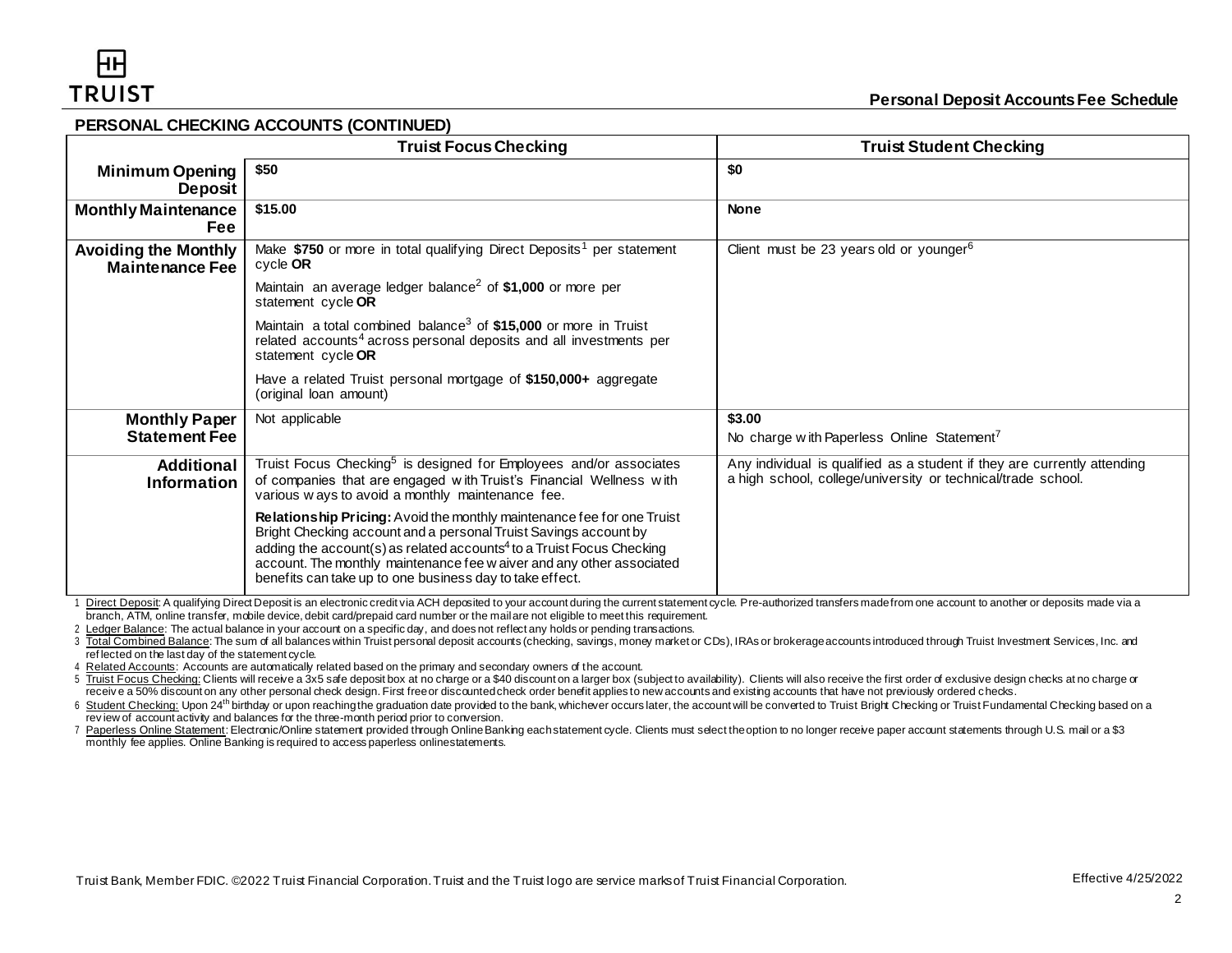## **TRUIST WEALTH ACCOUNTS**

|                                                                                                                                                                                                                                                                                                                                                                                                                                                                                                                                                                                                                                                                                                                                                                                                                                                                                                                                                                                                                                                                                                                                                                                                                                                                                                                                                                                                                                                                                                                                                                                                                                                                                           | Truist Wealth Checking <sup>1</sup>                                                                                                                                                                                                                                                                                                                                                                                                                                                                                                                                                                                                                                                                                                                                                                                                                                                                                                                                                                                                                                                                                                                                                                                                                                                                                                                                                                                                                          | Truist Asset Management Account (AMA)                                                                                                                                                                                                                                                                                                                                         | <b>Truist Wealth Money Market Account</b>                                                                                                                                                                                                           |
|-------------------------------------------------------------------------------------------------------------------------------------------------------------------------------------------------------------------------------------------------------------------------------------------------------------------------------------------------------------------------------------------------------------------------------------------------------------------------------------------------------------------------------------------------------------------------------------------------------------------------------------------------------------------------------------------------------------------------------------------------------------------------------------------------------------------------------------------------------------------------------------------------------------------------------------------------------------------------------------------------------------------------------------------------------------------------------------------------------------------------------------------------------------------------------------------------------------------------------------------------------------------------------------------------------------------------------------------------------------------------------------------------------------------------------------------------------------------------------------------------------------------------------------------------------------------------------------------------------------------------------------------------------------------------------------------|--------------------------------------------------------------------------------------------------------------------------------------------------------------------------------------------------------------------------------------------------------------------------------------------------------------------------------------------------------------------------------------------------------------------------------------------------------------------------------------------------------------------------------------------------------------------------------------------------------------------------------------------------------------------------------------------------------------------------------------------------------------------------------------------------------------------------------------------------------------------------------------------------------------------------------------------------------------------------------------------------------------------------------------------------------------------------------------------------------------------------------------------------------------------------------------------------------------------------------------------------------------------------------------------------------------------------------------------------------------------------------------------------------------------------------------------------------------|-------------------------------------------------------------------------------------------------------------------------------------------------------------------------------------------------------------------------------------------------------------------------------------------------------------------------------------------------------------------------------|-----------------------------------------------------------------------------------------------------------------------------------------------------------------------------------------------------------------------------------------------------|
| <b>Minimum Opening</b><br><b>Deposit</b>                                                                                                                                                                                                                                                                                                                                                                                                                                                                                                                                                                                                                                                                                                                                                                                                                                                                                                                                                                                                                                                                                                                                                                                                                                                                                                                                                                                                                                                                                                                                                                                                                                                  | \$100                                                                                                                                                                                                                                                                                                                                                                                                                                                                                                                                                                                                                                                                                                                                                                                                                                                                                                                                                                                                                                                                                                                                                                                                                                                                                                                                                                                                                                                        | \$25,000 - Includescash, check, securities<br>and/or Truist deposit account balances                                                                                                                                                                                                                                                                                          | \$25,000                                                                                                                                                                                                                                            |
| <b>Monthly Maintenance</b><br>Fee                                                                                                                                                                                                                                                                                                                                                                                                                                                                                                                                                                                                                                                                                                                                                                                                                                                                                                                                                                                                                                                                                                                                                                                                                                                                                                                                                                                                                                                                                                                                                                                                                                                         | \$50.00 (Annual Fee) - will be charged 3 months<br>after account opening and each year thereafter on<br>the service charge anniversary date                                                                                                                                                                                                                                                                                                                                                                                                                                                                                                                                                                                                                                                                                                                                                                                                                                                                                                                                                                                                                                                                                                                                                                                                                                                                                                                  | \$30.00                                                                                                                                                                                                                                                                                                                                                                       | \$25.00                                                                                                                                                                                                                                             |
| <b>Avoiding the Monthly</b><br><b>Maintenance Fee</b>                                                                                                                                                                                                                                                                                                                                                                                                                                                                                                                                                                                                                                                                                                                                                                                                                                                                                                                                                                                                                                                                                                                                                                                                                                                                                                                                                                                                                                                                                                                                                                                                                                     | Maintain a minimum daily ledger balance <sup>2</sup> of \$25,000<br>in your Truist Wealth Checking or your Truist Wealth<br>Money Market account OR \$100,000 or more in the<br>sum of all current balances from Truist related<br>$accounts3 across personal deposits, all investments4$<br>Trust <sup>5</sup> , personal mortgage, consumer loan/lines<br>(excluding LightStream® loans), personal credit card<br>or Truist Ready Now Credit Line accounts                                                                                                                                                                                                                                                                                                                                                                                                                                                                                                                                                                                                                                                                                                                                                                                                                                                                                                                                                                                                 | Maintain a total combined balance <sup>7</sup> of \$50,000 or<br>more in Truist related accounts <sup>3</sup> across personal<br>deposits and all investments <sup>4</sup> OR \$100,000 or<br>more in Truist related accounts across personal<br>deposits, all investments and/or consumer credit<br>card or loan/line balances (excludes mortgage<br>and LightStream® loans) | Maintain a minimum daily ledger balance <sup>2</sup> of<br>\$25,000 or more                                                                                                                                                                         |
| <b>Interest Calculation</b>                                                                                                                                                                                                                                                                                                                                                                                                                                                                                                                                                                                                                                                                                                                                                                                                                                                                                                                                                                                                                                                                                                                                                                                                                                                                                                                                                                                                                                                                                                                                                                                                                                                               | Interest is calculated and compounded daily on the collected balance and credited to your account monthly. Fees may reduce earnings.                                                                                                                                                                                                                                                                                                                                                                                                                                                                                                                                                                                                                                                                                                                                                                                                                                                                                                                                                                                                                                                                                                                                                                                                                                                                                                                         |                                                                                                                                                                                                                                                                                                                                                                               |                                                                                                                                                                                                                                                     |
| Withdrawal<br><b>Limit Fee</b>                                                                                                                                                                                                                                                                                                                                                                                                                                                                                                                                                                                                                                                                                                                                                                                                                                                                                                                                                                                                                                                                                                                                                                                                                                                                                                                                                                                                                                                                                                                                                                                                                                                            | Not applicable                                                                                                                                                                                                                                                                                                                                                                                                                                                                                                                                                                                                                                                                                                                                                                                                                                                                                                                                                                                                                                                                                                                                                                                                                                                                                                                                                                                                                                               | Not applicable                                                                                                                                                                                                                                                                                                                                                                | \$15 per withdraw al over six with a<br>maximum of six withdraw allimit fees per<br>statement cycle <sup>8</sup>                                                                                                                                    |
| Additional Information                                                                                                                                                                                                                                                                                                                                                                                                                                                                                                                                                                                                                                                                                                                                                                                                                                                                                                                                                                                                                                                                                                                                                                                                                                                                                                                                                                                                                                                                                                                                                                                                                                                                    | Truist Wealth Checking is available to clients with<br>\$1,000,000 or more in all investments with Truist and<br>opened primarily by a Wealth advisor. Truist Wealth<br>Checking offersthe Wealth Debit Card or Delta<br>SkyMiles <sup>®</sup> Debit Card (Annual Fee May Apply <sup>6</sup> ).<br>Choose any personal checkdesign at no charge.                                                                                                                                                                                                                                                                                                                                                                                                                                                                                                                                                                                                                                                                                                                                                                                                                                                                                                                                                                                                                                                                                                             | Truist AMA combines the ease and convenience<br>of a checking account with the investment<br>opportunities of a full service brokerage account.<br>Truist AMA offersthe AMA Debit or Delta<br>SkyMiles <sup>®</sup> Debit Card (Annual Fee May Apply <sup>6</sup> ).<br>Choose any personal checkdesign at no charge.                                                         | Truist Wealth Money Market account is a<br>savings option available to clients with<br>\$1,000,000 or more in all investments with<br>Truist and opened primarily by a Wealth<br>advisor. Truist Wealth Money Market offers<br>checks at no charge. |
| Refer to your Truist Investment Services, Inc. Commission and Fee Schedule for commissions and fees that may apply.<br><b>Brokerage</b><br>Investment and Insurance Products: Are Not FDIC or Any Other Government Agency Insured • Are Not Bank Guaranteed • May Lose Value<br><b>Commission and Fee</b><br>Services offered by the following affiliates of Truist Financial Corporation: Banking products and services, including loans and deposit accounts, are provided by<br>Investment and<br>SunTrust Bankand Branch Banking and Trust Company, both now Truist Bank, Member FDIC. Trust and investment management services are provided by<br><b>Insurance Products</b><br>SunTrust Bankand Branch Banking and Trust Company, both now Truist Bank, and SunTrust Delaware Trust Company. Securities, brokerage accountsand/or<br>insurance (including annuities) are offered by Truist Investment Services, Inc. (d/b/a SunTrust Investment Services, Inc.), and P.J. Robb Variable Corp., which are<br>each SEC registered broker-dealers, members FINRA, SIPC, and a licensed insurance agency where applicable. Life insurance products are offered through<br>Truist Life Insurance Services, a division of Crump Life Insurance Services, Inc., AR license #100103477, a wholly owned subsidiary of Truist Insurance Holdings,<br>Inc. Investment advisory services are offered by Truist Advisory Services, Inc. (d/b/a SunTrust Advisory Services, Inc.), GFO Advisory Services, LLC, Sterling<br>Capital Management, and Precept Advisory Group, LLC, each SEC registered investmentadvisers. Sterling Capital Funds are advised by Sterling Capital<br>Management, LLC. |                                                                                                                                                                                                                                                                                                                                                                                                                                                                                                                                                                                                                                                                                                                                                                                                                                                                                                                                                                                                                                                                                                                                                                                                                                                                                                                                                                                                                                                              |                                                                                                                                                                                                                                                                                                                                                                               |                                                                                                                                                                                                                                                     |
| and reflected on the last day of the statement cycle.<br>through any electronic means.                                                                                                                                                                                                                                                                                                                                                                                                                                                                                                                                                                                                                                                                                                                                                                                                                                                                                                                                                                                                                                                                                                                                                                                                                                                                                                                                                                                                                                                                                                                                                                                                    | Truist Wealth Checking: If linked to an eligible Truist Investment Services, Inc. brokerage account, the Truist Asset Management Account pricing will apply. If the linked brokerage account relationship is removed, then the<br>account will rev ert back to the standard Truist Wealth Checking pricing.<br>2 Ledger Balance: The actual balance in your account on a specific day, and does not reflect any holds or pending transactions.<br>Related Accounts: Accounts are automatically related based on the primary and secondary owners of the account.<br>Investments: For Truist Wealth Checking and Truist AMA, investments include assets held in a traditional brokerage account, fee-based assets under management, annuities and IRAs.<br>Trust balances: Balances that are held in the Truist Trust Department or Truist Advisory Services, Inc., an SEC registered investment adviser, provides discretionary asset management services to the client in a fiduciary c<br>7 Total Combined Balance: The sum of all balances within the Truist personal deposit accounts (checking, savings, money market or CDs), IRAs or consumer brokerage accounts introduced through Truist Investment Services, Inc<br>8 Withdrawal Limit Fee: The withdrawal limit fee applies, regardless of the balance, to all withdrawals and transfers made from a Truist personal savings and/or money market account including those made at a branch, ATM, b |                                                                                                                                                                                                                                                                                                                                                                               |                                                                                                                                                                                                                                                     |

Truist Bank, Member FDIC. ©2022 Truist Financial Corporation. Truist and the Truist logo are service marks of Truist Financial Corporation. Effective 4/25/2022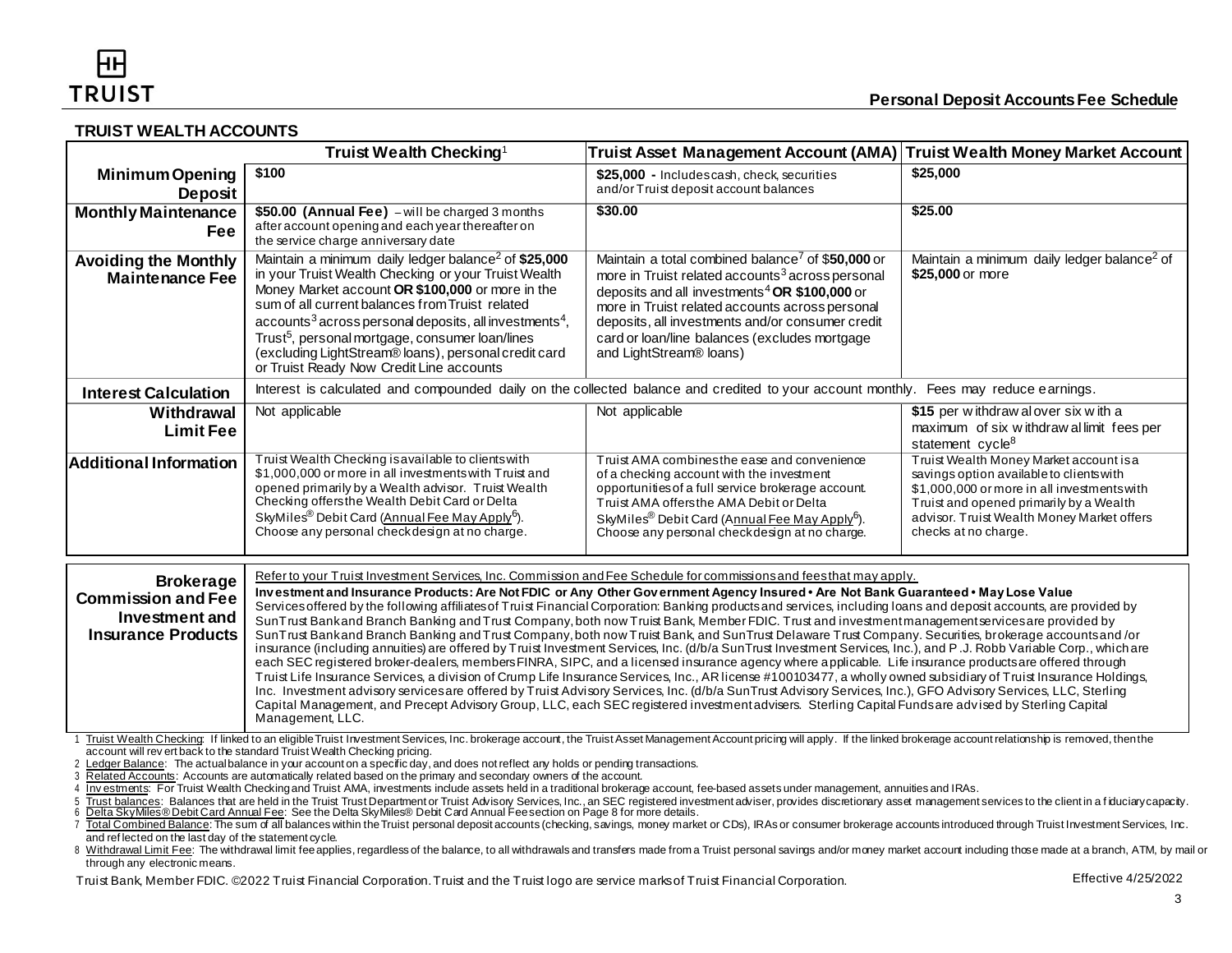## **PERSONAL SAVINGS ACCOUNTS and PERSONAL MONEY MARKET**

|                                                       | <b>Truist Online Savings</b>                                                                                                         | <b>Truist Savings</b>                                                                                                                                                                                                                                                                                                                                                                                            | <b>Truist Money Market Account</b>                                                                               |
|-------------------------------------------------------|--------------------------------------------------------------------------------------------------------------------------------------|------------------------------------------------------------------------------------------------------------------------------------------------------------------------------------------------------------------------------------------------------------------------------------------------------------------------------------------------------------------------------------------------------------------|------------------------------------------------------------------------------------------------------------------|
| <b>Minimum</b><br><b>Opening Deposit</b>              | $$0^1$                                                                                                                               | \$25                                                                                                                                                                                                                                                                                                                                                                                                             | \$100                                                                                                            |
| <b>Monthly</b>                                        | <b>None</b>                                                                                                                          | \$5                                                                                                                                                                                                                                                                                                                                                                                                              | \$12                                                                                                             |
| <b>Maintenance Fee</b>                                |                                                                                                                                      | (Waived for a minor under age $18$ ) <sup>4</sup>                                                                                                                                                                                                                                                                                                                                                                |                                                                                                                  |
| <b>Avoiding the Monthly</b><br><b>Maintenance Fee</b> | Not applicable                                                                                                                       | Maintain a minimum daily ledger balance <sup>5</sup> of<br>\$300 OR                                                                                                                                                                                                                                                                                                                                              | Maintain a minimum daily ledger balance <sup>5</sup> of<br>\$1,000 or more                                       |
|                                                       |                                                                                                                                      | Schedule one monthly recurring<br>preauthorized internal transfer of \$25 or more<br>OR.                                                                                                                                                                                                                                                                                                                         |                                                                                                                  |
|                                                       |                                                                                                                                      | Have a related <sup>6</sup> Truist Wealth, Dimension,<br>Focus or Student Checking account (for one<br>Truist Savings account with no monthly<br>maintenance fee)                                                                                                                                                                                                                                                |                                                                                                                  |
| <b>Monthly Paper</b>                                  | \$3                                                                                                                                  |                                                                                                                                                                                                                                                                                                                                                                                                                  |                                                                                                                  |
| <b>Statement Fee</b>                                  | No charge with Paperless Online Statement <sup>2</sup>                                                                               |                                                                                                                                                                                                                                                                                                                                                                                                                  |                                                                                                                  |
| Withdrawal<br><b>Limit Fee</b>                        | \$5 per withdraw alover six with a maximum of six withdraw allimit fees per statement<br>cycle <sup>3</sup>                          |                                                                                                                                                                                                                                                                                                                                                                                                                  | \$15 per withdraw al over six with a maximum<br>of six withdraw allimit fees per statement<br>cycle <sup>3</sup> |
| <b>Interest Calculation</b>                           | Interest is calculated and compounded daily on the collected balance and credited to your account monthly. Fees may reduce earnings. |                                                                                                                                                                                                                                                                                                                                                                                                                  |                                                                                                                  |
| <b>Additional</b><br><b>Information</b>               | Truist online savings is only<br>available to digital or online clients.                                                             |                                                                                                                                                                                                                                                                                                                                                                                                                  | Truist Money Market Account is not intended<br>to be set up as a minor account.                                  |
|                                                       |                                                                                                                                      | Minimum Opening Deposit: Must mantaina balance of \$0.01 to avoid accountclosure and to obtain the required interest rate and Annual Percentage Yield (APY) as described in the APY Disclosure.<br>Reparison Opling Statement: Electronic/Opling statement provided through Opling Replies and obtament avalo. Cliente must solect the entirate pelop ass resolve pensy second statements through LLS, mail as a |                                                                                                                  |

line statement provided through Online Banking each statement cycle. Clients must select the option to no longer receive paper account statements through U.S. mail or a \$3 monthly fee applies. Online Banking is required to access paperless online statements.

3 Withdrawal Limit Fee: The withdrawal limit fee applies, regardless of the balance, to all withdrawals and transfers made from a Truist personal savings and/or money market account including those made at a branch, ATM, by mail or through any electronic means.

4 Monthly Maintenance Fee: Waiver for an account holder under age 18 (minor) requires that the Minor is listed as the primary owner. The waiver is applied automatically at account opening and expires on the 18th birthdate of the minor. On the date when the minor turns the age of 18, they are subject to all applicable fees on the account if they are not meeting the minimum requirements of the account and could be assessed the \$5 monthly maintenance fee.

5 Ledger Balance: The actual balance in your account on a specific day, and does not reflect any holds or pending transactions.

6 Related Accounts: Accounts are automatically related based on the primary and secondary owners of the account.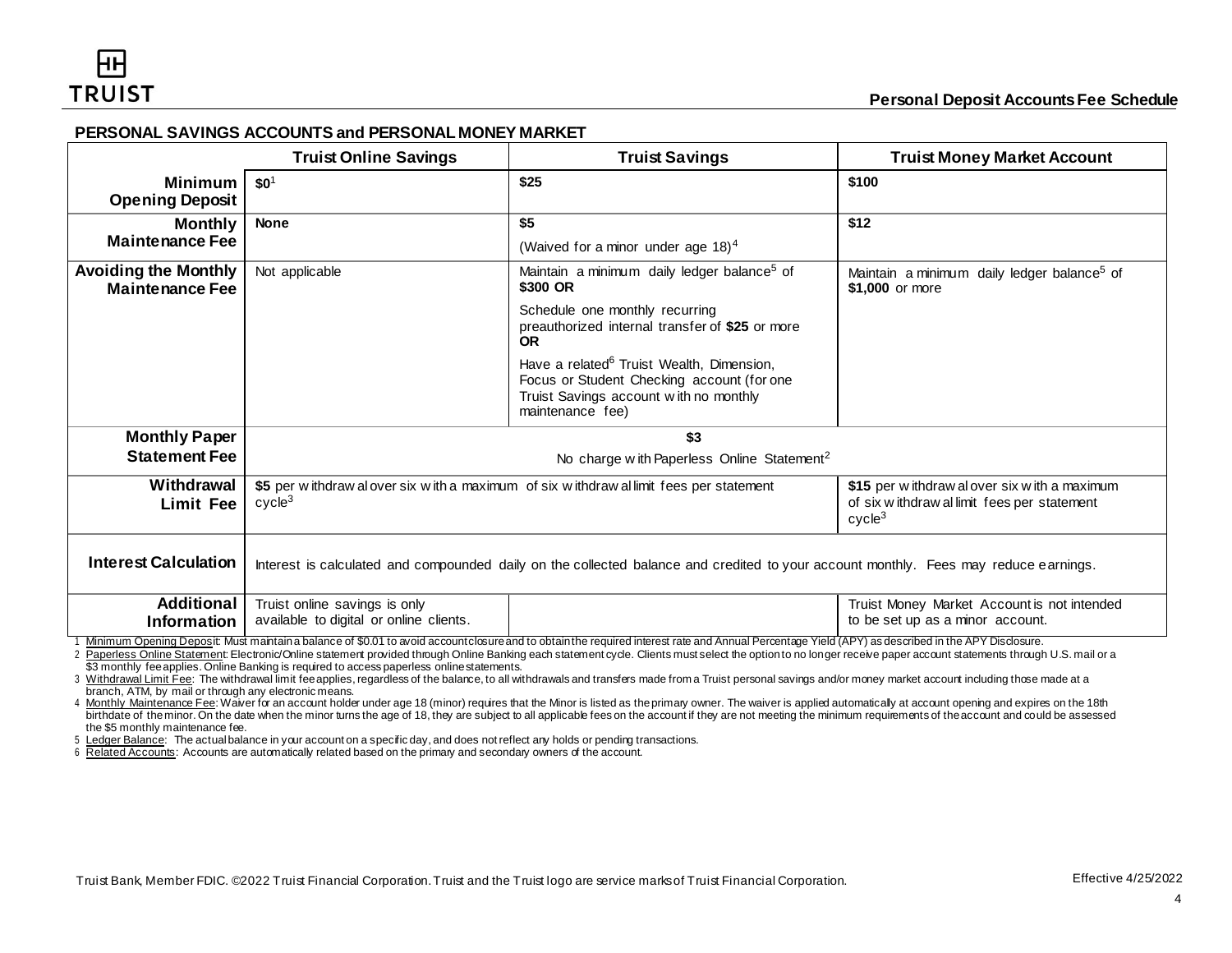# **MISCELLANEOUS SERVICES AND FEES**

## **DEPOSIT SERVICES**

| <b>Statement Fees</b>                             |                                                                      |  |  |
|---------------------------------------------------|----------------------------------------------------------------------|--|--|
| Paper Statement Fee                               | \$3.00 per statement cycle                                           |  |  |
| Check Images with Statement <sup>1</sup>          | \$4.00 per statement cycle (five (5) front and back images per page) |  |  |
| Enhanced Check Images with Statement <sup>1</sup> | \$5.00 per statement cycle (three (3) larger images per page)        |  |  |
| <b>Overdraft Fees</b>                             |                                                                      |  |  |
| Overdraft (OD) Fee $^2$                           | \$36.00 per item, per occurrence                                     |  |  |

| Overdraft (OD) Fee $^2$                                                  | \$36.00 per item, per occurrence |
|--------------------------------------------------------------------------|----------------------------------|
| Truist will limit total Overdraft Feesto three (3) per day.              |                                  |
| Truist will waive Overdraft Fees on transactions that are less than \$5. |                                  |
|                                                                          |                                  |
|                                                                          |                                  |

| <b>Overdraft Protection</b>                                                                                                                                                                                                                    |                                      |  |  |
|------------------------------------------------------------------------------------------------------------------------------------------------------------------------------------------------------------------------------------------------|--------------------------------------|--|--|
| <b>Overdraft Protection Transfer</b>                                                                                                                                                                                                           | No Overdraft Protection Transfer fee |  |  |
| For all accountslinked to a checking, savings, money market account, credit card or line of credit, the amount transferred is the exact amount of $\vert$<br>the overdraft (based on balance availability).                                    |                                      |  |  |
| For accounts linked to a line of credit or credit card, funds advanced for Overdraft Protection are subject to fees and finance charges under<br>your line of credit or credit card agreement. Please see your agreement for more information. |                                      |  |  |

| <b>Other Account-Related Fees</b> |                      | Returned Deposited Item / Cashed Item Fee <sup>4</sup> |                                         |
|-----------------------------------|----------------------|--------------------------------------------------------|-----------------------------------------|
| Stop Payment Fee <sup>3</sup>     | \$35.00 each         | Domestic Item                                          | \$12.00 per item                        |
| Screen Print Statement Fee        | \$5.00 per statement | International Item                                     | \$30.00 per item plus Foreign Bank Fees |

| <b>Closed Account Processing</b> |         | <b>Special Mail Handling</b>       |                       |
|----------------------------------|---------|------------------------------------|-----------------------|
| Charged-Off Account Fee          | \$30.00 | Hold Mail (branch pickup)          | \$5.00 per month      |
|                                  |         | Returned Mail (Undeliverable mail) | \$5.00 per occurrence |

1 Check Images and Enhanced Check Images with Statement: This fee will be waiv ed for Truist Wealth Checking and Asset Management Accounts.

2 Overdraft (OD) Fee: This fee applies to overdrafts created by checks, in-person withdrawals, ATM withdrawals, orother electronic means. Truist Wealth Checking and Truist Wealth Money Market accounts are not charged. One Ov erdraft will be waived per month for Truist Asset Management Accounts.

3 Stop Pay ment Fee: There is no Stop Payment Fee for Truist Wealth Checking accounts.

4 Returned Deposited Item / Cashed Item Fee: This fee will be charged when a Check or other items are returned to a depositor because it could not be processed by the originating bank.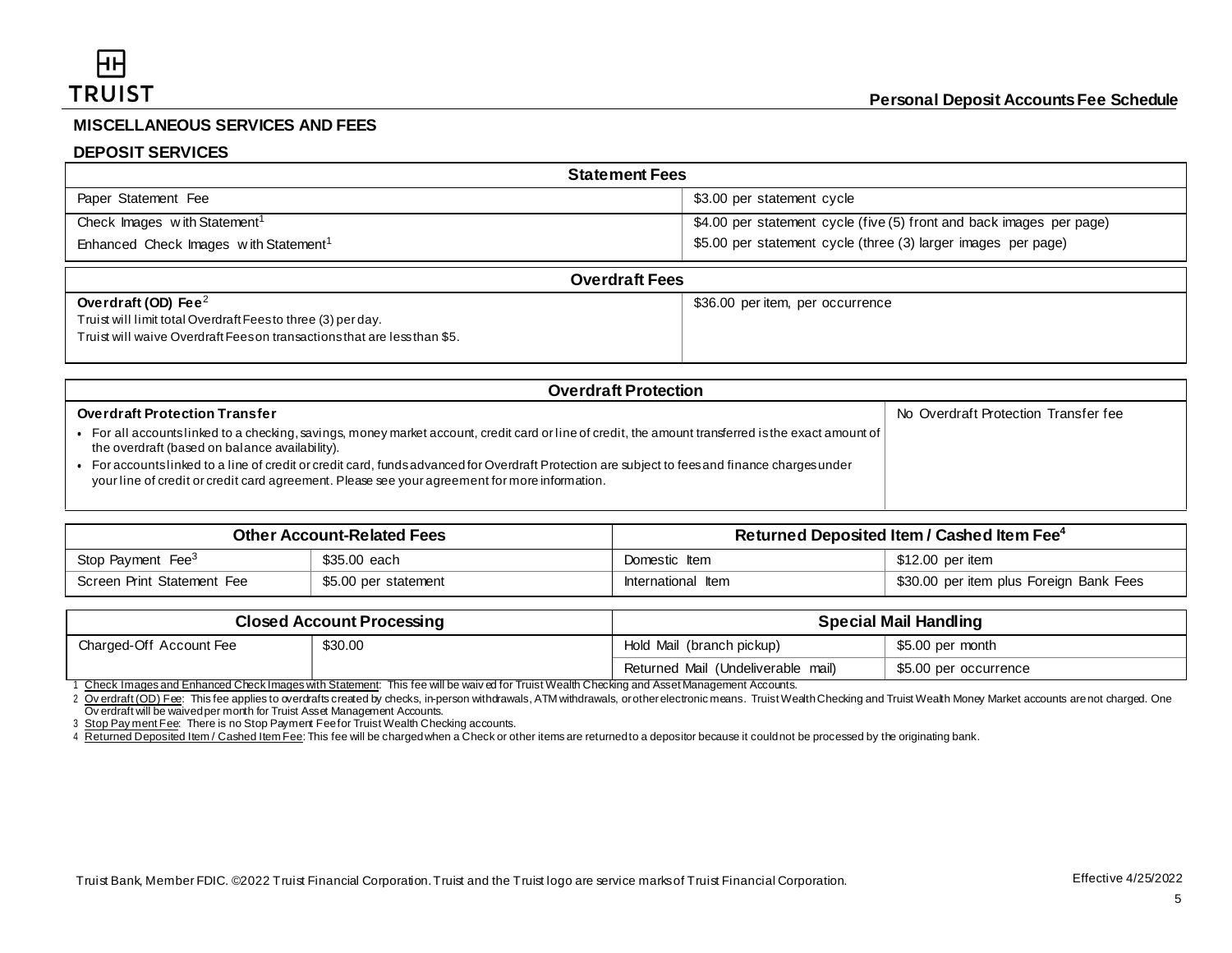## **MISCELLANEOUS SERVICES AND FEES**

#### **RESEARCH SERVICES**

| Photocopy                              |                  |
|----------------------------------------|------------------|
| Account Research Services <sup>1</sup> | \$25 per hour    |
| Duplicate Statement Fee <sup>2</sup>   | $$3.00$ per copy |
| Interim Statement <sup>2</sup>         | $$5.00$ per copy |
| Check Copy Fee <sup>2</sup>            | \$5.00 per copy  |

| <b>Bonds</b>            |                      |
|-------------------------|----------------------|
| Returned Bond / Coupons | \$35.00 per envelope |
| <b>Bond Redemption</b>  | \$20.00              |
| Coupon Collection       | \$10.00              |

| <b>Domestic Collections</b>       |                                           |  |
|-----------------------------------|-------------------------------------------|--|
| Outgoing Collections <sup>3</sup> | \$25.00                                   |  |
| Check Collection <sup>4</sup>     | \$25.00                                   |  |
| Returned Item                     | \$22.00 per item plus \$25.00 courier fee |  |

| <b>International Collections</b> |                                         |  |
|----------------------------------|-----------------------------------------|--|
| Foreign Check Collection         | \$75.00 per item plus Foreign Bank Fees |  |
| Foreign Check Returned Item      | \$30.00 per item plus Foreign Bank Fees |  |
| Tracers/Telex Inquiries          | \$20.00 per inquiry                     |  |

#### **Verification**

Account Verification Fees<sup>1</sup> 630.00 standard processing

1 No charge f or Account Research Services and Account Verification for Truist Wealth Checking accounts.

2 Fee is charged for each statement or copy of individual items requested such as a check or deposit slip. No charge for Truist Dimension Checking, Truist Wealth or Truist Wealth Money Market accounts.

3 Outgoing Collections: There is no charge on bonds, oil and gas leases or dealer drafts.

4 Check collectionitems arecharged the \$25 courier fee when the bank is required to mail via FedEx, or the item exceeds \$100,000.

# **TRUIST MONEY SERVICES**

#### **Loose Coin Deposit Fees**

In select regions and branches, Truist offers coin counting machines. The fee for this service is  $5 - 10%$  of the total based on the region/branch.

## **Check Cashing**

Truist will assess an \$8 fee (\$0 for NJ) for cashing a Truist check for any non-Truist client or Truist client w ithout a checking, savings or money market account. This fee will not be assessed if the face value of the check is \$50 or less. Truist Premier Banking and Truist Wealth clients are excluded from this fee. Truist will not cash non-Truist checks from nonclients unless the check is on check cashing agreement list.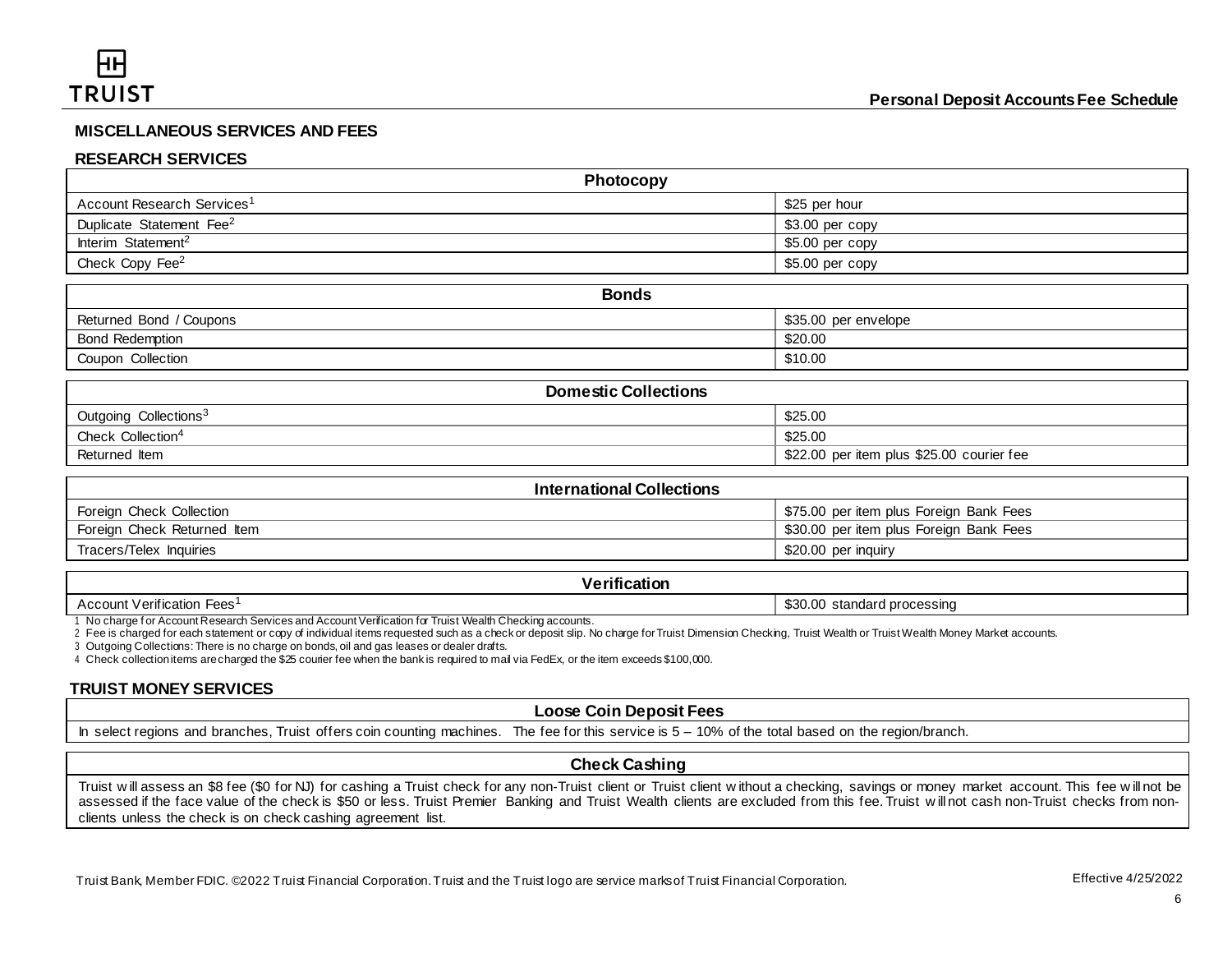## **MISCELLANEOUS SERVICES AND FEES**

#### **WIRE TRANSFER SERVICES**

| Incoming/Outgoing                      |                      |  |
|----------------------------------------|----------------------|--|
| Incoming Domestic <sup>1</sup>         | \$15.00 per transfer |  |
| Incoming International <sup>1, 2</sup> | \$20.00 per transfer |  |
| Outgoing Domestic <sup>3</sup>         | \$30.00 per transfer |  |
| Outgoing International <sup>3</sup>    | \$65.00 per transfer |  |
| Funds Transfer                         | \$5.00 per transfer  |  |

| <b>Wire Transfer Notification</b> |         |  |
|-----------------------------------|---------|--|
| Mail (Hard copy confirmation)     | \$7.00  |  |
| Wire Repair                       | \$10.00 |  |
| Wire Investigations               | \$25.00 |  |

1 Incoming Domestic andInternational Wires: No fee for incomingdomestic and incominginternational wires for Truist Wealth Checking, Truist Wealth Money Market Account, Truist Asset Management Account and Truist Dimension Checking accounts; one fee waiver for Truist Student Checking for incoming domestic or international wires per calendar month. However, intermediary financial institutions may deduct fees from incoming international wires, reducing the amount of proceeds credited to your account. Fees may vary. For more informationabout these fees, pleasecontact us at 844.487.8478.

2 Incoming International Wires: Intermediary financial institutions may deduct additional fees from incoming international wires, reducing the amount of proceeds credited to your account. Fees may vary. For more informatio about these f ees, please contact us at 844-487-8478.

3 Outgoing Domestic and International Wires: No fee for outgoing domestic and outgoing international wires for Truist Wealth Checking and Truist Wealth Money Market accounts.

Note: If transactions are in a currency other than U.S. dollars, the exchange rate for the transaction currency used by Truist for processing such foreign transactions is either (a) a rate selected by Truist from the range available in wholesale currency markets for the applicable transaction processing date, which may vary from the rate Truist itself receives or (b) the government mandated rate in effect for the applicable transaction proce date, increased by up to three percent (3%). If a credit is subsequently given for a transaction, it will be decreased by up to three percent (3%). If the credit has a different transaction processing date, then the exchan the credit can be greater/less than that of the original transaction. The currency conversion rate on the day before the transaction processing date may differ from the rate in effect at the time of the transaction or on t transaction is posted on the account. The converted amount shall be provided in U.S. dollars for deposit in your Truist account.

## **MISCELLANEOUS SERVICES**

| Official Check <sup>4</sup>                                  | \$10.00 per item                                                                      |
|--------------------------------------------------------------|---------------------------------------------------------------------------------------|
| Money Order <sup>4</sup>                                     | \$5.00 per item                                                                       |
| International Bank Draft                                     | \$30.00 per item                                                                      |
| Temporary Checks (for select branches)                       | \$4.00 for four checks (a minimum of four checks is required)                         |
| Legal Process (IRS levy, state levy or w rit of garnishment) | \$125.00 per notice (or maximum amount allow ed under the<br>law, w hichever is less) |

4 Official checks and Money Order: There is no charge for Truist Focus. Truist Dimension. Truist Wealth Checking Accounts and Health Sayings Accounts. Truist Asset Management accounts are entitled to a one no-fee official or money order per month.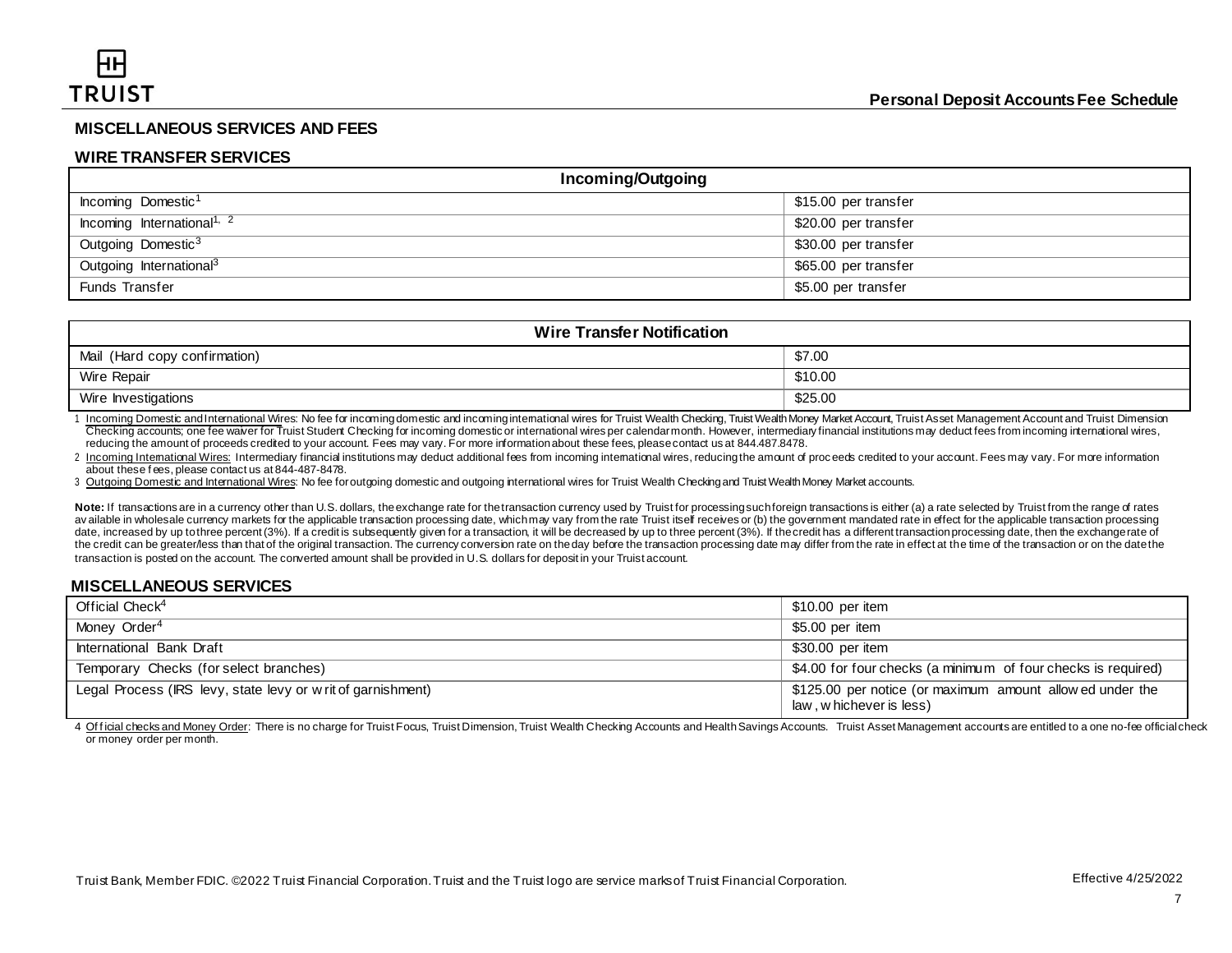## **ELECTRONIC BANKING SERVICES**

#### **TRUIST DEBIT CARD AND AUTOMATED TELLER MACHINES (ATM) FEES**

| Withdrawal<br>\rtranster<br>. balance inquiry of | No<br>tee when<br>ា using al<br>I ruist A<br>AIM                                                                                                                                |
|--------------------------------------------------|---------------------------------------------------------------------------------------------------------------------------------------------------------------------------------|
| Replacement<br>Card<br>-Rush Fee                 | $\sim$<br>tor the replacement card that is sent \! ف<br>: Regular Mail<br>`rushed,<br>cardscannot be<br>there<br>via<br>$\ldots$ unborary $\sim$<br>is no<br>cnarge<br>$\cdots$ |

## **TRUIST DEBIT CARDS AND AUTOMATED TELLER MACHINES (ATM) ADDITIONAL INFORMATION**

|                                     | ATM Card $^2$          | De bit $3$                             | Dimension/Focus Debit <sup>6</sup>    | Wealth / AMA Debit $8$        | Delta SkyMiles® Debit Card <sup>9</sup> |
|-------------------------------------|------------------------|----------------------------------------|---------------------------------------|-------------------------------|-----------------------------------------|
| Non-Truist ATM Fee <sup>T</sup>     | \$3.00 per transaction | $$3.00$ per transaction <sup>4,5</sup> | \$3.00 per transaction <sup>3,7</sup> | No Fee                        | \$3.00 per transaction $^{\circ}$       |
| Non-Truist International ATM Fee'   | \$5.00 per transaction | \$5.00 per transaction                 | \$5.00 per transaction                | No Fee                        | \$5.00 per transaction $"$              |
| International Point of Sale (POS),  | 3% POS and 3% ATM      | 3% POS and 3% ATM                      | 3% POS and 3% ATM                     | 3% POS and 3% ATM for         | 3% POS and 3% ATM                       |
| ATM and Cash Advance; International |                        |                                        |                                       | AMA; No Fee for Truist Wealth |                                         |
| Service Assessment Fee'             |                        |                                        |                                       |                               |                                         |
| Daily Withdrawal Limit              | \$500                  | \$500                                  | \$1,500                               | \$2,000 for Truist AMA        | \$2,500                                 |
|                                     |                        |                                        |                                       | \$3,000 Truist Wealth         |                                         |
| Daily Point of Sale Limit           | \$3,000                | \$3,000                                | \$6,000 for Truist Focus              | \$10,000 Truist AMA           | \$35,000                                |
|                                     |                        |                                        | \$10,000 for Truist Dimension         | \$25,000 for Truist Wealth    |                                         |

Note: 1.) Truist reserves the right (either directly or through processors) to provide new debit card numbers (issued due to replacement/lost/stolen/natural expiration) to merchants you have authorized to utilize your curr account for recurring transactions. 2.) Temporary Debit Cards are issued at the branch with the same limits and waivers as the permanent Debit Card.

The non-Truist ATM transaction fee is charged per withdrawal, balance inquiry or transfer when using a non-Truist ATM.

- 2 These limits apply to an ATM card added to any personal savings account. An ATM card may also be added, upon request, to a personal checking account and in lieu of a debit card, and then follows the applicable checking account limits.
- 3 The Truist Debit card can be added to the following accounts: Truist Fundamental Checking, Truist Bright Checking and Truist Student Checking.
- 4 All Student accounts receive 2 non-Truist ATM fee waivers per statement cycle.
- 5 All personal checking and savings accounts in Texas receive 2 non-Truist ATM fee waivers per statement cycle and 2 ATM surcharge rebates not to exceed \$3.00 per rebate.
- 6 The Truist Debit Card can be added to the Truist Focus and the Dimension Checking accounts.
- 7 Waiv ers for non-Truist ATM Fees are Truist Focus: 4 non-Truist ATM f ees and Truist Dimension: For balances less than \$25,000 (Tier 1) 1 non-Truist ATM f ee waiver and 1 surcharge rebate; For balances \$25,000 to \$99,999.99 (Tier 2) – 3 non-Truist ATM fee waivers and 3 surcharge rebates; For balances \$100,000 or more (Tier 3) – Unlimited non-Truist ATM fee waivers and surcharge rebates per statement cycle and all not to exceed \$3.00 per surcharge rebate
- 8 Wealth/AMA Debit Card can be added to the Truist Wealth or Truist AMA Checking accounts to receive unlimited no fee non-Truist fee waivers and surcharge rebates. There is no \$3.00 cap on the surcharge rebates.
- 9 Delta SkyMiles® Debit Card can be added to Truist Dimension, Truist Wealth Checking and Truist AMA accounts.
- 10 Waiv ers for Delta SkyMiles® Debit Card per account type are: Truist Dimension For balances less than \$25,000 (Tier 1) 1 waiv er; For balances \$25,000 to \$99,999.99 (Tier 2) 3 waiv ers; For balances \$100,000 or more (Tier 3) – Unlimited waiv ers per statement cycle and not to exceed \$3.00 per waiver. No fee for Truist Wealth Checking and Wealth Money Market accounts.

Note: If the card (including ATM and debit cards) is used for transactions in a currency other than U.S. dollars, the exchangerate between the transaction currency and the billing currency used by VISA® for processing such f oreign transactions is either (a) a rate selected by VISA® from the range of rates available in wholesale currency markets for the applicable transaction processing date, which rate may vary from the rate VISA® itself receives or (b) the government mandated rate in effect for the applicable transaction processing date, increased by up to three percent (3%). If a credit is subsequently given for a transaction, it will be decreased by up three percent (3%). If the credit has a different transaction processing date, then the exchange rate of the credit can be greater/less than that of the priginal transaction. The currency conversion rate on the day before transaction processing datemay differ from the rate in effect at the timeof the transaction or on the date the transaction is posted on the account. Wealth Checking accounts are exempt from the 3% fee. AMA Checking accounts are subject to the 3% fee. The converted amount shall be provided in U.S. dollars. Plus and Interlink are VISA® network brands and transactions processed on these networks are also subject to rates detailed above.

# **DELTA SKYMILES**® **DEBIT CARD ANNUAL FEE**

The Delta SkyMiles® Debit Card annual fee is charged 45 days after the open date of the card. For Truist Dimension Checking a ccounts, the initial annual fee will be based on the sum of highest monthly average ledger balance of your combined eligible Truist consumer deposit balances on that date. Eligible Truist consumer deposit balances include all checking, savings, Certificate of Deposit, Individual Retirement Account and/or all consumer investments through Truist Investment Services, Inc. titled in the owner or the co-owners name. Thereafter, for Truist Dimension and Signature Advantage Checking (no longer offered), we will use the highest average monthly ledger balance of the 3 most previo us months to determine your annual fee. Annual fee tiers are defined as follows: a) highest 3-month average ledger balance of less than \$25,000 is charged an annual fee of \$95 b) highest 3-month average ledger balance of \$25,000 and less than \$100,000 is charged an annual fee of \$75 and c) highest 3-month average ledger balance of \$100,000 or more is charged an annual fee of \$25. Annual fee will be calculated at the end of the month prior to the annual fee being charged. For Truist Wealth and Truist Asset Management Checking account clients, the annual fee will be discounted to \$0. For Delta SkyMiles® cards opened before July 15, 2015 and not associated with a Truist Dimension Checking or Signature Advantage Checking Account, the annual fee is \$95. For clients whose relationship segment changes, the annual fee will be adjusted upon the next annual fee billing date. For more details, please see the Delta SkyMiles® Terms and Conditions.

Truist Bank, Member FDIC. ©2022 Truist Financial Corporation. Truist and the Truist logo are service marks of Truist Financial Corporation. Effective 4/25/2022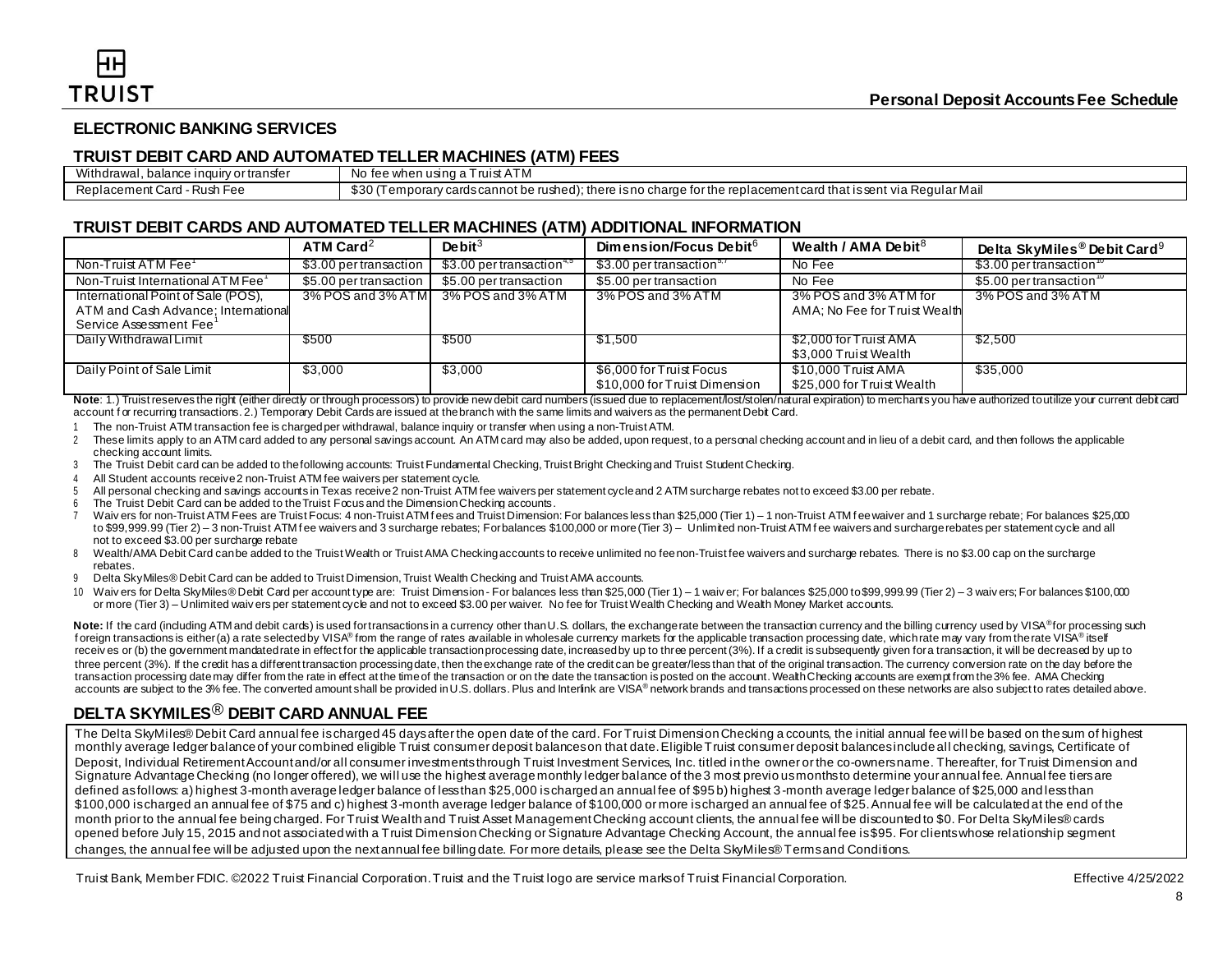# **ELECTRONIC BANKING SERVICES**

## **ONLINE BANKING AND QUICKEN**

| <b>Online Banking with Bill Pay</b>                                   |           |  |
|-----------------------------------------------------------------------|-----------|--|
| Online Banking                                                        | No charge |  |
| Bill Pay (Standard)                                                   | No charge |  |
| Expedited Bill Pay - Same Day Bill Pay (available for select clients) | \$4.95    |  |
| Expedited Bill Pay – Overnight Check (available for select clients)   | \$14.95   |  |

| <b>Online External Transfers</b> <sup>1</sup>                                   |                     |  |
|---------------------------------------------------------------------------------|---------------------|--|
| Transfer from your accounts at other financial institutions                     | No charge           |  |
| Standard transfer to your accounts at other financial institutions <sup>2</sup> | \$3.00 per transfer |  |
| Next day transfer to your accounts at other financial institutions              | \$6.00 per transfer |  |

| Online Zelle <sup>®</sup> (Person to Person) Transfers <sup>3</sup> |           |  |
|---------------------------------------------------------------------|-----------|--|
| Send (Money Transfer to Other People)                               | No charge |  |
| Request (Money Request Sent to Other People)                        | No charge |  |
| Stop Payment Fee for Zelle® Transfers <sup>4</sup>                  | No charge |  |

| Quicken                                                                                                     |                  |  |
|-------------------------------------------------------------------------------------------------------------|------------------|--|
| <b>Quicken®</b><br>- Personal accounts <sup>5</sup>                                                         | \$7.95 per month |  |
| Quicken <sup>®</sup><br>$\sim$ - Combination (used for clients that combine Business and Personal accounts) | \$9.95 per month |  |

1 No f ee f or transfers to external accounts for Truist Wealth Checking clients.

2 No fee for up to three Standard transfers to external accounts per calendar month for Truist Dimension Checking.

3 Must have a bank account in the U.S. to use Zelle®. Transactions typicaly occur in minutes between enrolled users. If a recipient is not enrolled with Zelle®, it could take one to three business days to receive the money enrollment is completed. To receive money in minutes, the recipient's email address or U.S. mobile number must already be enrolled with Zelle®. The minimum payment required is \$1. Other limitations may apply.

4 Money transfer transactions that are in process cannot be cancelled or stopped. However, if a recipient is not yet enrolled with Zelle*®* you may havethe opportunity to stop the transaction.

5 No fee Quicken® access for Wealth Checking and Truist AMA accounts. Quicken® is a product of Intuit, Inc.

| <b>CUSTOMER SERVICE</b> |                                                           |
|-------------------------|-----------------------------------------------------------|
| Telephone<br>Banking    | (844.487.8478)<br>.4TRUIS <sup>-</sup><br>24 <sub>0</sub> |